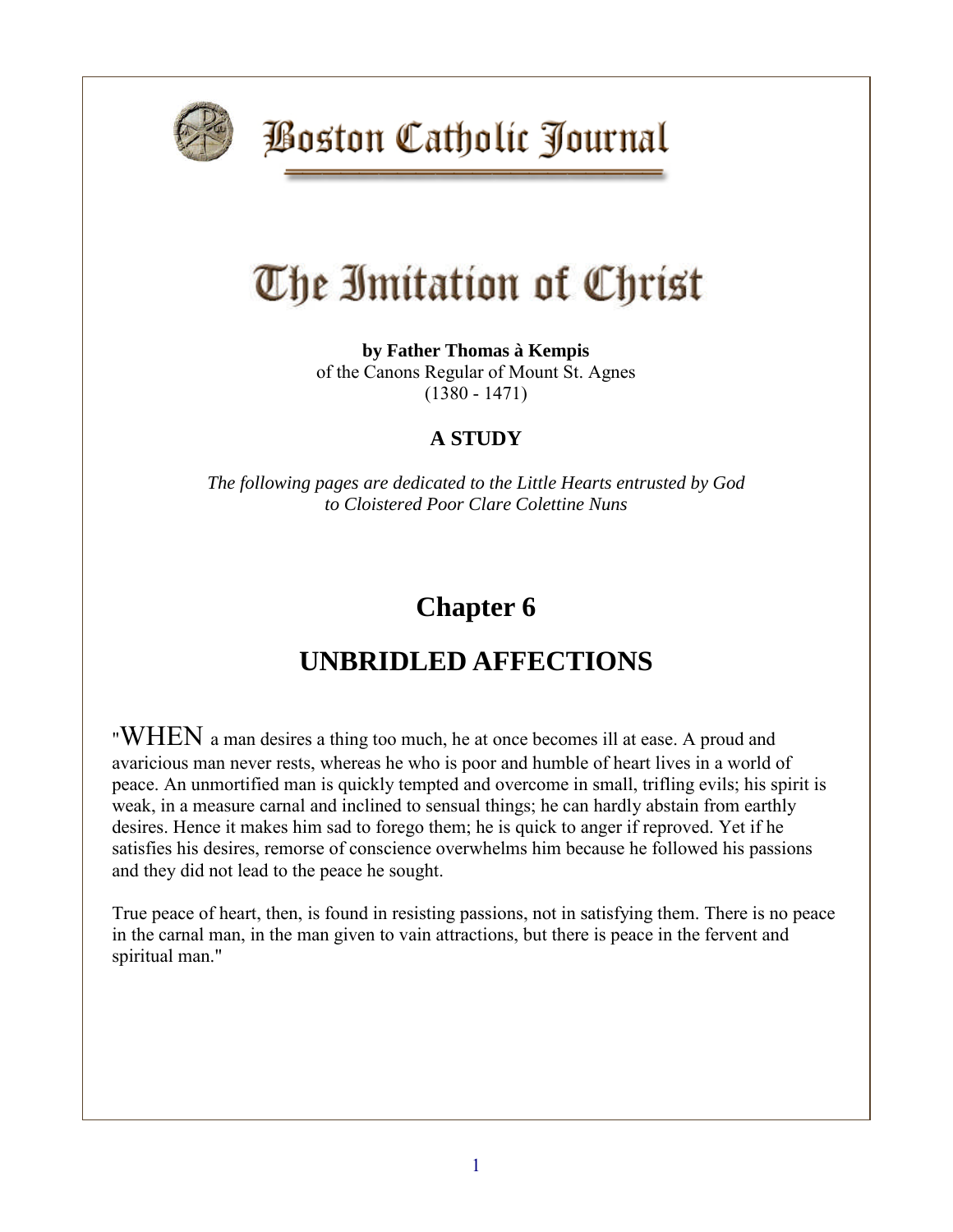#### *Sister's Commentary***:**

**Desire**. Think of it. What essentially is desire? Before we look at this more closely, we would do well to bear in mind the counsel of Holy Mother the Church who always admonishes us to avoid "the occasions of sin". What does she mean?

She is telling us to avoid "the people, the places, or the things which lead us into sin", which is to say, those things before which we know we are weak and prone to sin. In her holy wisdom, Mother Church teaches us to know ourselves, invites us to clearly and candidly assess our weaknesses, for only in recognizing them and acknowledging our weakness before these occasions of sin, can we begin to prepare ourselves to lead holy lives, which is nothing less than lives free from sin.

We gravitate toward what we desire; our desire motivates us to precisely the people, places and things in which we had formerly found illicit enjoyment and through which we had subsequently sinned. We are like moths hovering in a centripetal circle around a dangerous flame, moving ever closer with each orbit, telling ourselves that we will not sin "this time" … but we still desire something, something perversely vicarious through bringing ourselves in proximity to what we know, to what we had already learned is not good for us, still attracted by the fatal beauty and lurid warmth of the flame and fixated on its lithe and lissome dance, we circle imperceptibly closer. "Just a bit more", we urge ourselves, even as we feel our resolve gradually diminishing, until the flame licks our wings and seduces us into the sultry magma of our own passion. And we sin. Again. We thought ourselves strong enough to resist what had seduced us into sin again and again, trusting to our own strength instead of the Wisdom of God and the wise counsel of our Holy Mother the Church who tells us that even with the gift of Actual Grace we stand in peril before the occasion of sin that has trapped us again and again. Better to flee the fire than test your strength against it. It will wither every time. But you do not have wisdom yet, and in your insolence you think yourself stronger than others, and wiser … You are a fool.

So what are we to say about the nature of desire, apart from the danger posed by the occasion of sin? Essentially, desire is a longing for what we do not possess, or if we do legitimately possess it, it is the absence of the fulfillment, and the accompanying anticipation of it. A man may desire his wife, or a wife her husband, and anticipating fulfillment, longs for it. There is no sin in this. Desire itself, then, is not evil, and consequently is not intrinsically sinful. It is *disordered* desire that is sinful; the desire for that which is not legitimately ours, but belongs to another. It is theft awaiting the opportunity … the occasion. It is the illegitimate possession of something or someone that belongs to another. This is *disordered desire*; it is desire not ordered toward an authentic and enduring good --- but brings evil out of another's legitimate good, and as such is a perversion *of* the good. It is an act of debasing what is intrinsically noble, of vitiating what was created good, to evil and selfish ends. And all selfish ends are evil.

*Disordered* desire is ever restless, ever seeking satisfaction, gratification, satiation. No sooner is the desire fulfilled than another evil desire arises to replace it and when that, in turn, is fulfilled, the former desire is replenished and awakens. It is unremitting restlessness ordered only to the satisfaction of the self which, in justice, remains perpetually unsatisfied.